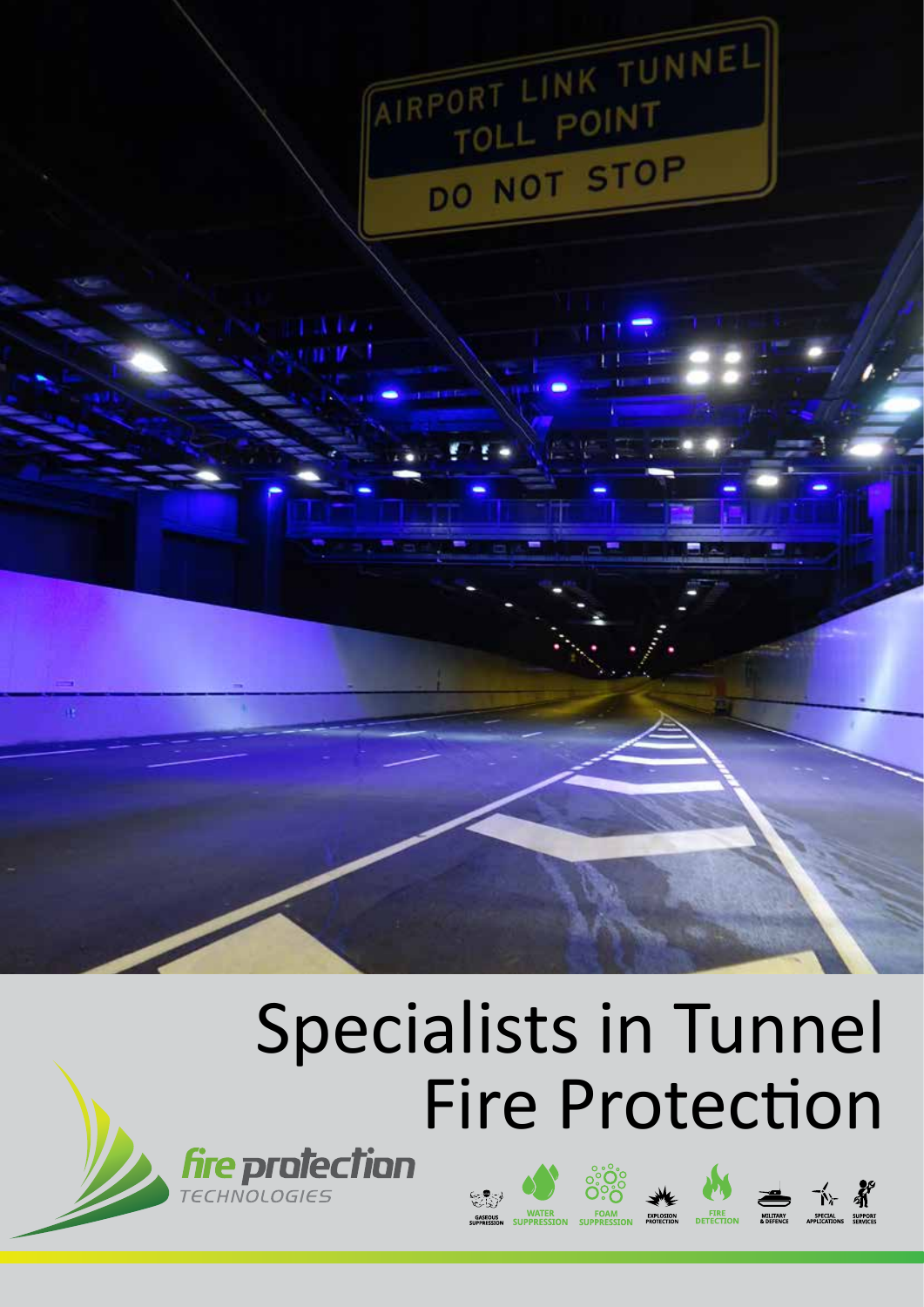

# **LIFE SAFETY & ASSET PROTECTION**

### Purpose of (FFFS)

High pressure Water Mist Systems (WMS) are installed to improve both life safety and asset protection within tunnels. As WMS are active fire fighting methods they achieve this by:

*1. Improving the self-rescue conditions*

- *- Immediate cooling effect to provide lower temperatures within the fire zone.*
- *Reducing smoke production significantly by controlling and suppressing the fire.*
- *- Binding smoke and soot.*
- *2. Improving access and operating conditions for fire and rescue services*
- *- Limiting Heat Release Rate (HRR) with suppression and control*
- *- Lower temperatures*
- *- Blocking radiant heat transfer.*
- *3. Prevention of fire spread between vehicles*
- *- Limited fire area*
- *- Limited HRR.*
- *4. Limiting structural damages to the tunnel*
- *- Lower temperatures*







FOGTEC Watermist Systems for Tunnels generate a fine water mist around the fire. Very small water droplets provide an efficient cooling mechanism to mitigate the effects of the fire. High Pressure Water Mist nozzles are installed throughout the tunnel and are grouped in sections or zones that can be individually activated. As a result of the system's 200 bar pressure, long pipe runs are easily accommodated and costs are kept low due to smaller pipe sizes. Pumping systems are available as diesel and electrically driven units. Compact state of the art design avoids the use of multiple small pumps being connected in parallel. Thus, reliability levels are high and service and maintenance requirements are low. FOGTEC Systems are easily integrated into tunnel management systems for optimal interconnection with other safety systems such as ventilation and emergency warning systems.

The benefits of FFFS are especially evident in cases where SCETT Hondiat de loaded semi-trailers or buses are involved in the fire. Both the UPTUN and SOLIT research programs showed the distinct benefits in such scenarios. The SOLIT research program used 150MW-200MW HRR (approx.) class A mock-up as the design fire load. Although the fire load represented a typical loaded semi trailer scenario similar to many catastrophic fires, all of the above mentioned objectives were successfully reached.

# **The Smarter Way of Fire Fighting with Water Mist**

protection for tunnels and its users is to install fixed fire fighting systems (FFFS) to mitigate the effects of fires. FOGTEC Tunnel Protection Systems are state of the art Water Mist Systems combining results of the latest research work with the reliability of long term tested components.

> It has to be noted that modern FFFS are used for fire control and suppression purposes, therefore HRR can be even tens of megawatts in peak output. However, the fire is encapsulated with water mist and more importantly heat / temperatures are kept under control.

> Watermist Systems are able to control/suppress even large fires and systems are capable of fire encapsulation and temperature limiting which provides safe conditions for emergency fire services.

# **Specialists** in Tunnel Fire Detection

# *"Underground transport facilities are sensitive links in the economic chain that carry thousands of people and tons of goods every day and they are increasingly more important to society."*

A breakdown in operations can have catastrophic

consequences, hence the need for comprehensive safety precautions and ensuring that the design, installation and maintenance of these systems is of the highest standard. By far the greatest risk is an uncontrolled fire as fires represent great danger to life due to toxic combustion gases, high temperatures and loss of visibility. In addition, the limited means of escape available together with panic reactions spell disaster for any tunnel operator and the future viability of the transport facility.

# **PROTECTION OF TUNNELS**

The protection of people against fire and other risks is one of the major tasks of tunnel designers and operators. Furthermore, the closing of a tunnel for days, weeks or even months after a fire incident can create huge economic losses not only for the operator but also for society as a whole. Intensive research work over the last decade has shown that commonly applied fire protection concepts for tunnels may not provide a sufficient level of safety.

Smoke ventilation systems are designed to deal with a specific, limited fire size. Passive fire protection is designed to withstand the effects of fires for a limited time only. It is now accepted that there is a more important need to provide protection for people that may be trapped and trying to escape the smoke and flames.

The logical and most effective way to provide suitable

Modern FFFS Technology with Low Investment Costs FOGTEC technology makes it possible to reach a high safety level with low investment costs. Revolutionary cost benefit analyses have shown that investing in FFFS will give return on investment over the design lifetime of the tunnel. This is due to low life cycle costs of modern FFFS technology.

### FOGTEC's Tunnel Research

FOGTEC operates its own research facilities including fire test laboratories. A number of research projects specifically designed for the protection of tunnels have been carried out by FOGTEC over the last 10 years, providing a unique and proven basis for design.



**"EVERY SOLUTION FOR YOUR SPECIAL HAZARD PROBLEMS"**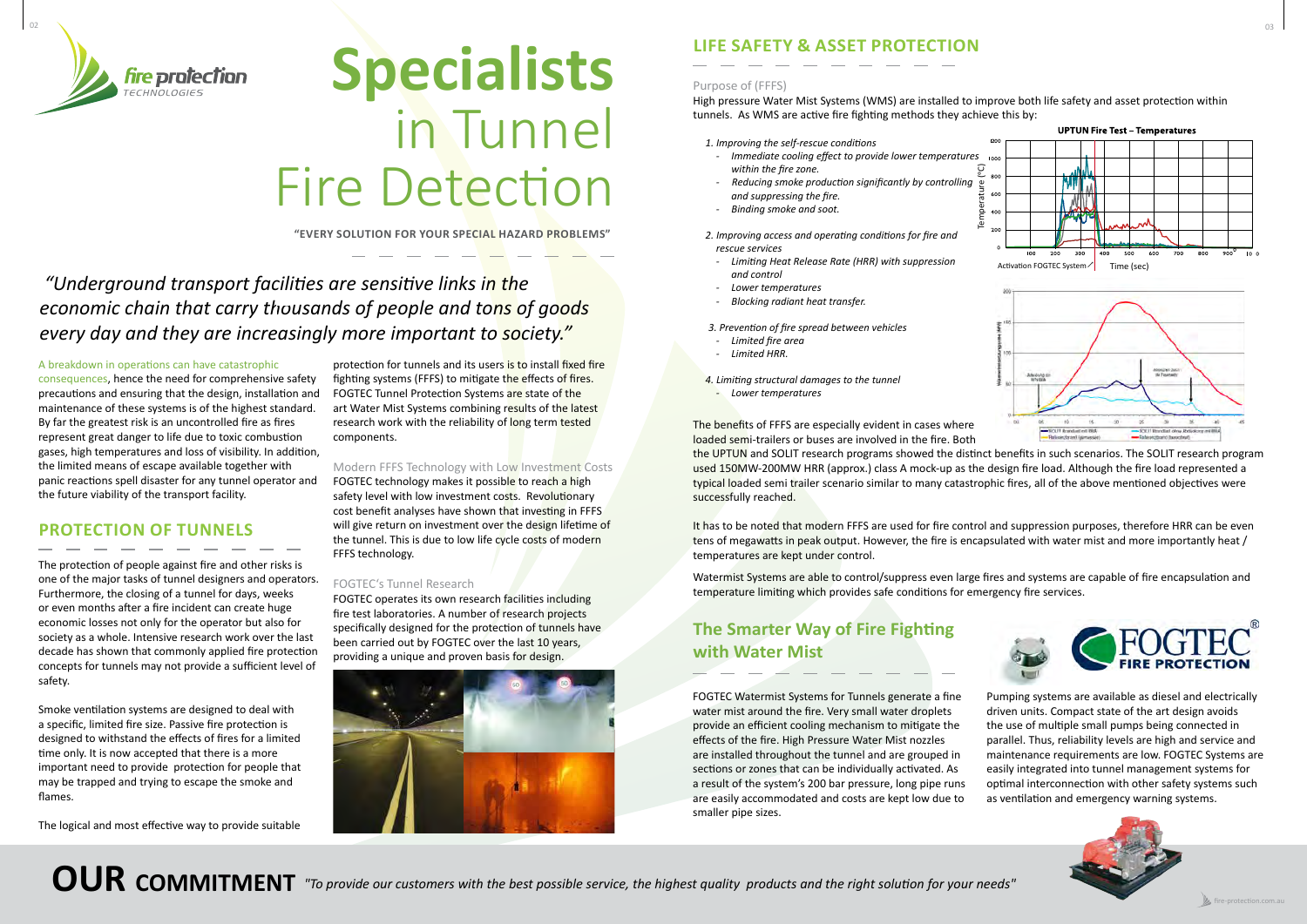



# **DETECTION IN TUNNELS**

#### Linear Heat Detection

In today's complex industrial environments, the potential for downtime and financial losses caused by overheat and fire can be disastrous if not detected and located quickly.

Linear Heat detection is increasingly becoming the first choice in fire protection. With ever increasing complex application and the potential for loss and downtime, the right choice is critical to business continuity. In many applications traditional point type detection is not used in the way and for the purpose they were designed. Linear heat detection has become a preferred alternative for many of these applications.

#### Flame Detection

Intelligent linear heat detection systems are capable of rapidly and accurately detecting temperature changes of as little as a ±0.1°C along its length with multiple alarm thresholds including fixed point, rate of rise and pre alarm. The system controllers include the ability to program activation and interface with fire control and building automation systems to provide real time data of any fire scenario or event to operational personnel as well as accurately triggering the fire suppression systems to activate where required.

cons" of each type of detector.



These pictures show a typical water mist installation in the tunnel (3D model) and an activated system in the real tunnel.

# **PATION IN STANDARDISATION AND RESEARCH PROGRAMS**

munitions plants and many more.

Digital linear heat detection cable is a conventional style heat detector which is capable of detecting a fire along the entire length of the cable and its versatility and simplicity is an economic way to provide rapid detection of fire at an early stage.

Intelligent linear heat detection systems are capable of recording temperatures along the entire length of the sensor cable providing continuous real time temperature profile of the environment in which the system is installed. These systems are capable of detecting and locating a fire and overheat conditions over distances up to 10 km.

#### Example from real installations

- **1.** The water supply main is prepressurised to section (zone) valves in order to reduce water delivery time.
- **2.** Each fire suppression zone is fitted with an automatic section (zone) valve.
- **3.** Fogtec nozzles are specially engineered and fire tested for tunnel applications in extreme fire conditions, these nozzles are designed to generate fine water mist droplets that provide a superior cooling effect which is required to achieve a sharp reduction in the fire heat release rate.

# **WATER MIST SYSTEM ARCHITECTURE**





Fire Protection Technologies and FOGTEC are very active in Australia and throughtout the world in tunnel societies and participate in a number of different research programs, standardards, commitees and working groups.

- \* NFPA 502 (Tunnels)
- \* NFPA 750 (Water Mist)
- \* ITA COSUF
- \* Australasian Tunneling Society
- \* Technical Advisory Committee (TC23) Tunnel Fire Safety

\* International Water Mist Association





Authorised CFOGTEC<sup>®</sup><br>
Distributor Eurotunnel France / UK

**OUR COMMITMENT** "To provide our customers with the best possible service, the highest quality products and the right solution for your needs"

M30 Tunnel Spain





New Tyne Crossing UK

Silver Forest Tunnel

Russia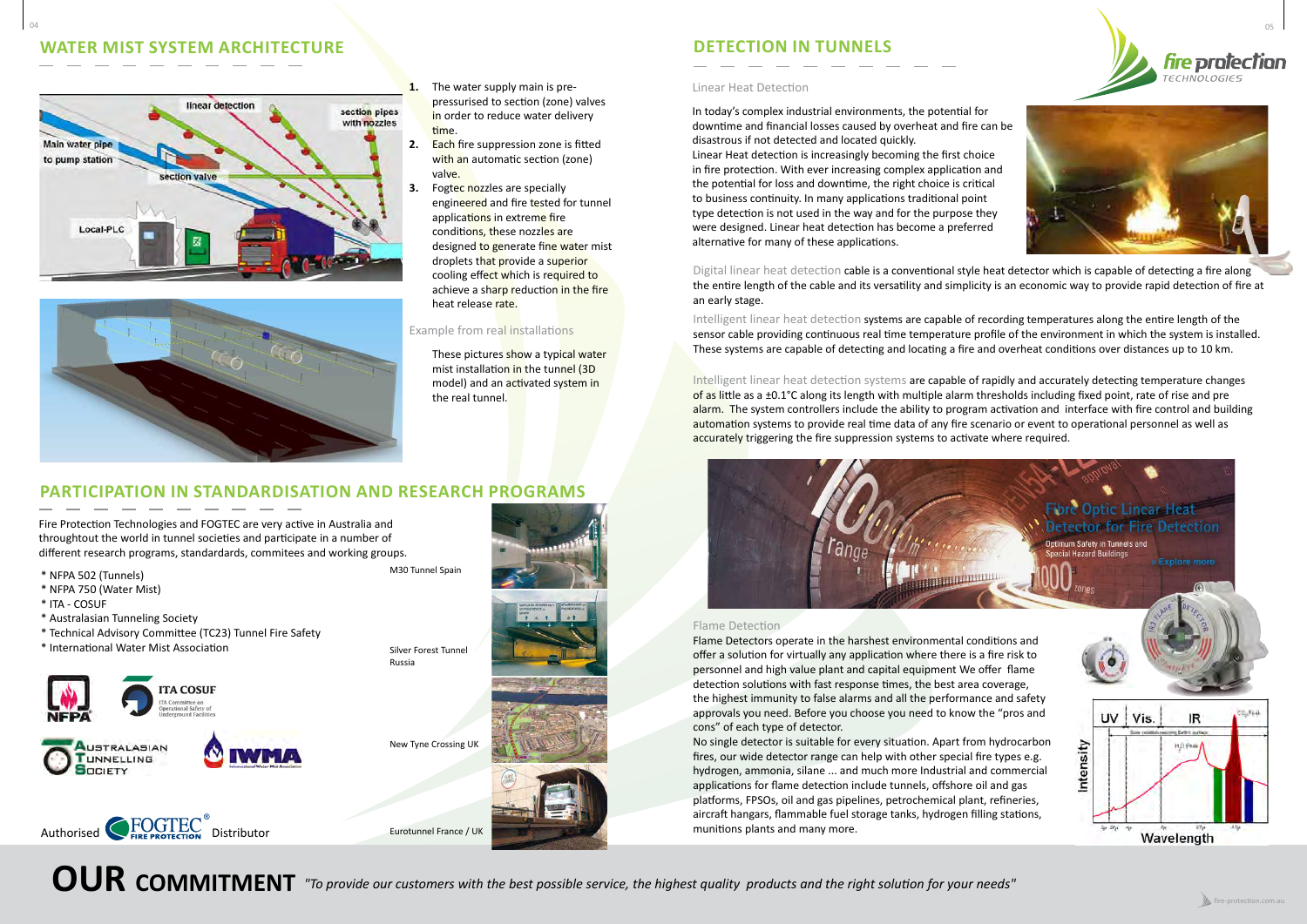Fire Protection Technologies have provided and continue to provide design, engineering, fire suppression products, fire detection products, and commissioning services for new tunnel projects, upgrades and refurbishments. Our experienced design and engineering team is intimately aware of the stringent engineering requirements that apply to tunnels. West Conne m4tunnel

# **Australian & New Zealand** Tunnel Projects





**OUR COMMITMENT** "To provide our customers with the best possible service, the highest quality products and the right solution for your needs"



# **VIDEO FLAME & SMOKE DETECTION**

SigniFire cameras can see and recognize smoke and flames overlooking large spaces at great distances, whilst also providing video surveillance capabilities as a bonus. They can detect fire within seconds, supply vital situational awareness in the form of live video to remotely located guards, trigger fire alarms, and provide vast amounts of pre-recorded video forensic evidence for future fire investigations. SigniFire cameras can detect:

FireDos is the revolutionary proportioning system that operates without any external power supply. Drive for the unit is provided solely by the water supply being used to fight the fire. The rotation speed of the drive motor is proportional to the volumetric flow rate, thereby enabling the FireDos unit to accurately proportion product concentrations from as low as 0.1% up to 6%. It is capable of handling practically any fluid from a flow rate of 10 l/min. to 20,000 l/min. and is not affected by fluctuations in flow or pressure. FireDos is cost effective and will also eliminate the need for installation of expensive foam concentrate pumps, bladder tanks and associated equipment.

- Presence of flames within the field of view.
- Reflected fire light when flames are obstructed.
- Presence of pluming smoke clouds.
- Presence of ambient smoke.
- Unauthorised Intrusion.

SigniFire is deployed in conjunction with the Fike FSM-IP advanced Network Video Recorder (NVR) platform that can address immediate security needs of your organisation. Large capacity internal storage provides continuous digital video recordings with instant access to current and archived events from virtually anywhere over local and public networks.

06 and the contract of the contract of the contract of the contract of the contract of the contract of the contract of the contract of the contract of the contract of the contract of the contract of the contract of the con



# **FOAM FIRE FIGHTING SYSTEMS**

The foam hose reel and Hydrant cabinet system shown below is specifically designed for use in

tunnel environments and utilise the FireDos proportioning system to ensure accurate proportioning of foam concentrate regardless of fluctuation in the supply pressure and flow.